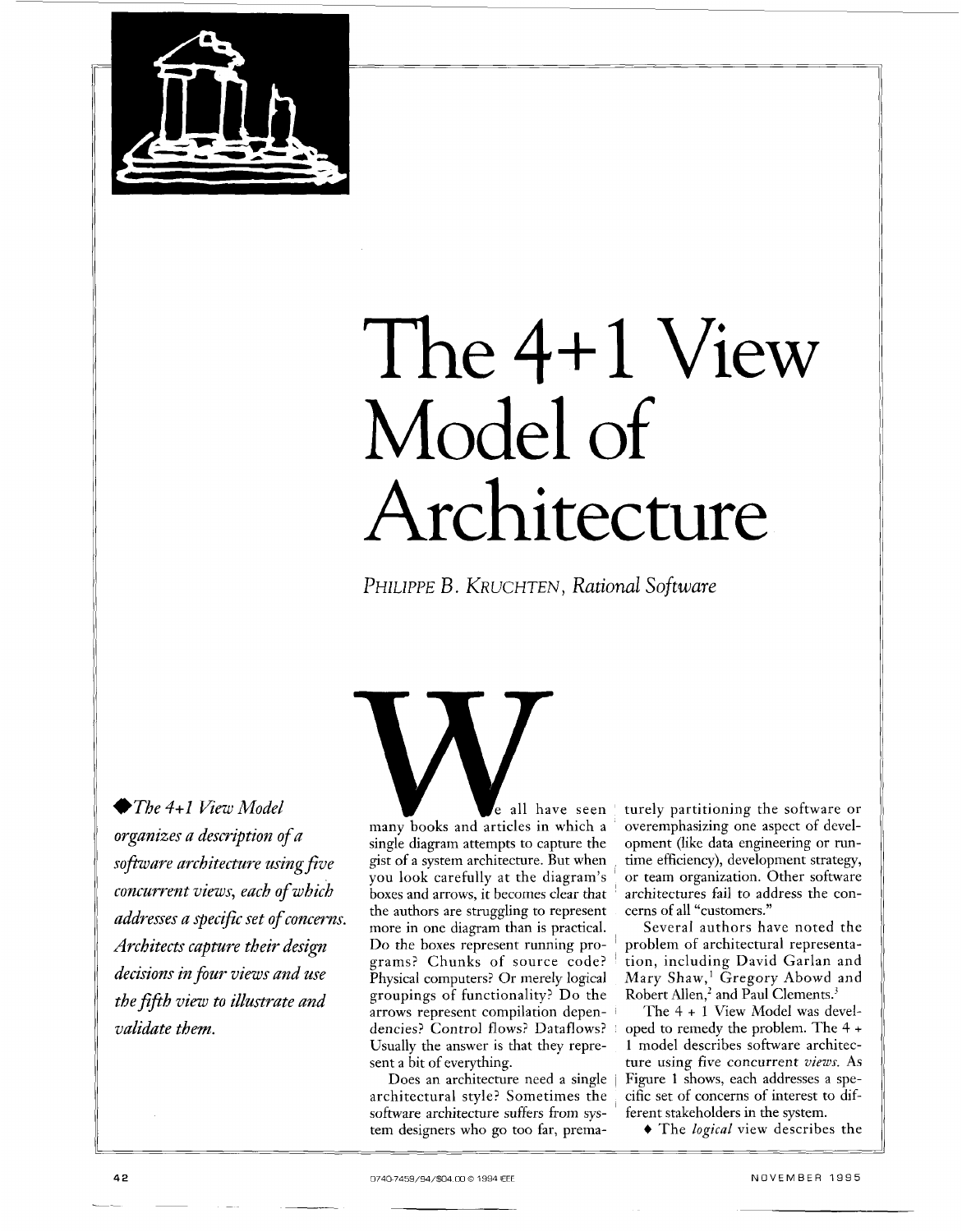<span id="page-1-0"></span>design's object model when an objectoriented design method is used. To design an application that is very datadriven, you can use an alternative approach to develop some other form of logical view, such as an entityrelationship diagram.

+ The *process* view describes the design's concurrency and synchronization aspects.

+ The *physical* view describes the mapping of the software onto the hardware and reflects its distributed aspect.

+ The *development* view describes the software's static organization in its development environment.

Software designers can organize the description of their architectural decisions around these four views, and then illustrate them with a few selected use cases, or *scenarios,* which constitute a fifth view. The architecture is partially evolved from these scenarios.

At Rational, we apply Dewayne Perry and Alexander Wolfs formula'

Software architecture = [Elements, Forms, Rationale/Constraints}

independently on each view. For each view we define the set of elements to use (components, containers, and connectors), capture the forms and patterns that work, and capture the rationale and constraints, connecting the architecture to some of the requirements.

Each view is described by what we call a "blueprint" that uses its own particular notation. The architects can also pick a certain *architectural style* for each view, thus allowing the coexistence of multiple styles in one system.

The 4+1 View Model is rather generic: You can use notations and tools other than those we describe, as well as other design methods, especially for the logical and process decompositions.

## **4t1 VIEW MODEL**

Software architecture deals with abstraction, decomposition and composition, and style and aesthetics. It also deals with the design and implementation of software's high-level structure.

Designers build architectures using several architectural elements in wellchosen forms. These elements satisfy



*Figure 1. The 4+1 View Model is used to organize the description of the architecture of a software-intensive system.* 

the major functionality and performance requirements of the system as well as other, nonfunctional requirements such as reliability, scalability, portability, and system availability.

**logical view.** The logical view primarily supports the functional require-**Logical view.** The logical view pri-<br>marily supports the functional require-<br>ments — the services the system should provide to its end users. Designers decompose the system into



*Figure 2. (A) Notation for the logical blueprint; (B) logical blueprint for the Télic PBX; (C) blueprint for an air-traffic control system.*  EEE SOFTWARE **BEST Copy Available** 

**Best Copy Available** 

 $\overline{\phantom{a}}$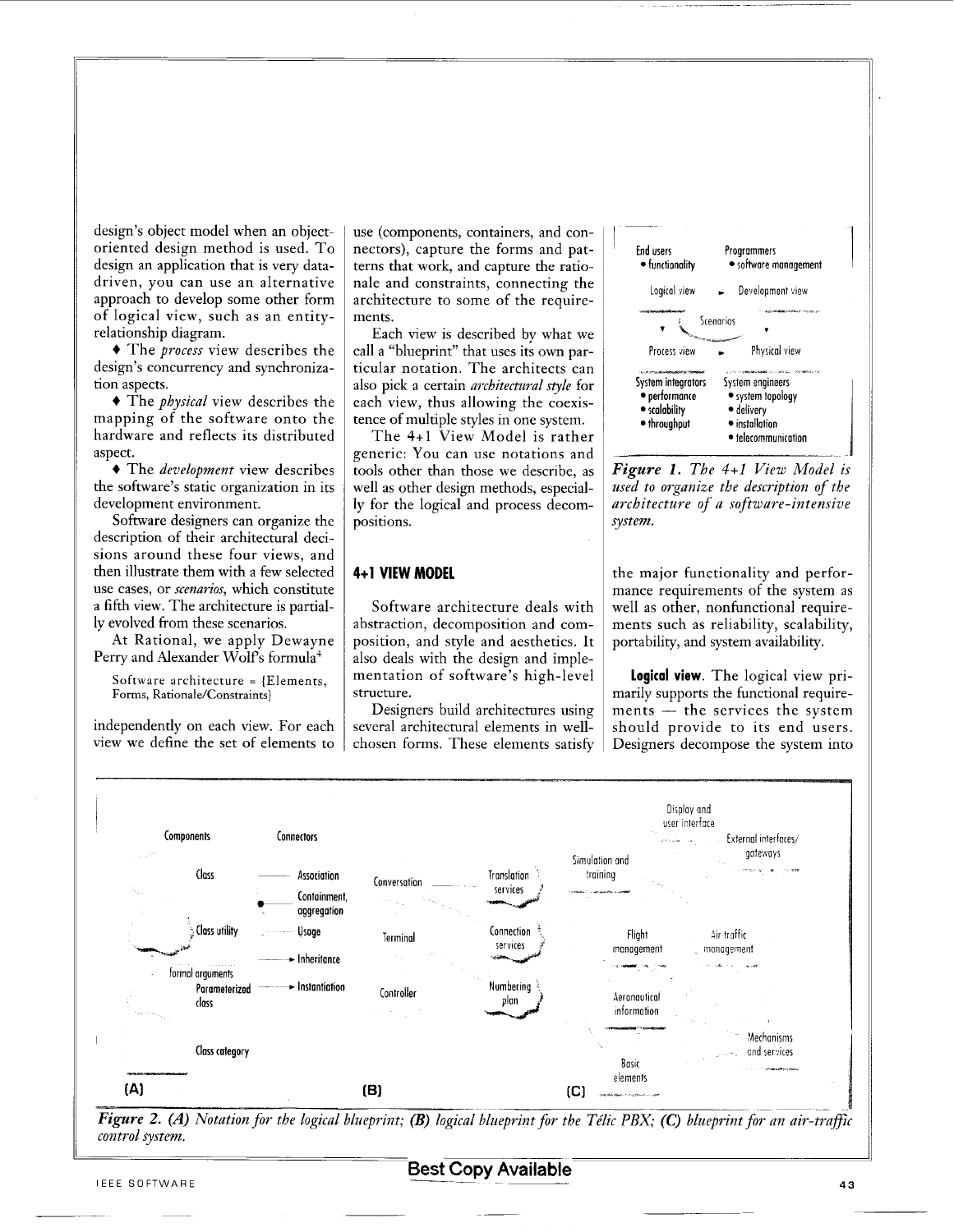<span id="page-2-0"></span>

a set of key abstractions, taken mainly from the problem domain. These abstractions are *objects* or *object classes*  that exploit the principles of abstraction, encapsulation, and inheritance. In addition to aiding functional analysis, decomposition identifies mechanisms and design elements that are common across the system.

We use the Rational/Booch approach' to represent the logical view through class diagrams and templates. **A** *class diagram* shows a set of classes and their logical relationships: association, usage, composition, inheritance, and so on. Designers can group sets of related classes into *class categories. Class templates* focus on each individual class; they emphasize the main class operations and identify key object characteristics. If an object's internal behavior must be defined, we use state-transition diagrams or state charts. *Class utilities* define common mechanisms or services.

*Ahtion.* We derived the logical-view notation in Figure 2a from the Booch notation, which we simplified considerably to account for only those items that are architecturally significant. The numerous adornments are not very useful at this level of design. We use Rational Rose to support the logicalview design.

**Style.** For the logical view, we use an object-oriented style. The main design guideline we follow is to keep a single, coherent object model across the entire system, avoiding the premature specialization of classes and mechanisms for each site or processor.

Examples. Figure 2b shows the main classes involved in a sample PBX architecture we developed at Alcatel. **A** PBX establishes communication among terminals. **A** terminal might be a telephone, a trunk line (a line to the central ofice), a tie line (a private PBX-to-PBX line), or a feature phone line.

Different lines are supported by different line-interface cards. The Controller object decodes and injects all the signals on the line-interface card, translating card-specific signals to and from a small, uniform set of  $\mid$  into account some nonfunctional

events, such as a "start," "stop," or "digit." The controller also bears all the hard real-time constraints. This class has many subclasses that cater to different interfaces.

The Terminal object maintains the state of a terminal and negotiates services on behalf of that line. For example, it uses the services of the Numbering Plan object to interpret dialing.

The Conversation object represents a set of terminals engaged in a conversation. It uses the Translation Services object (for accessing a directory, mapping a logical address to a physical one, and routing) and the Connection Services object to establish a voice path among the terminals.

Larger systems contain dozens of architecturally significant classes, such as the top-level class diagram of an airtraffic control system' in Figure 2c. The system, developed by Hughes Aircraft of Canada, contains eight class categories.

**Process view.** The process view takes

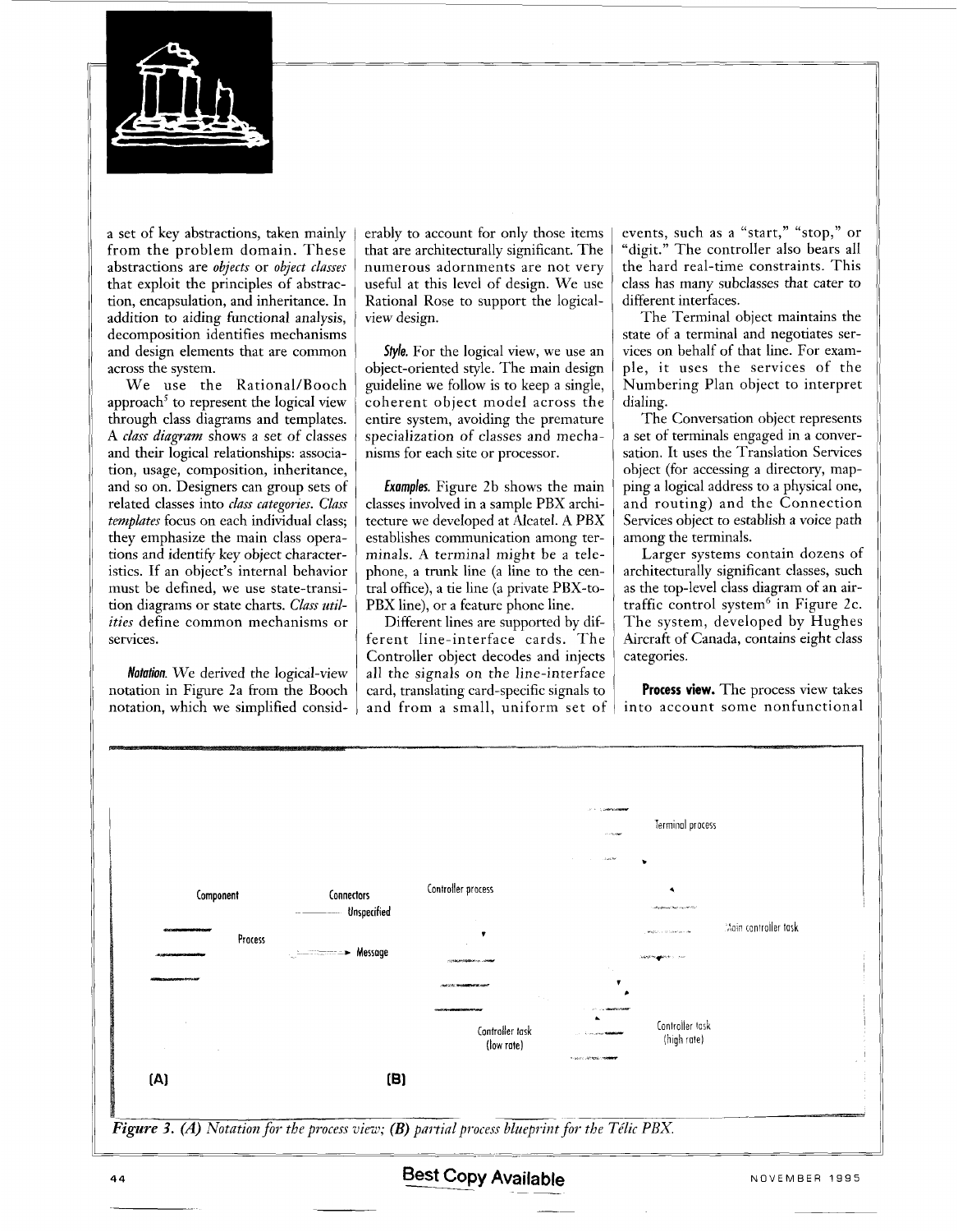requirements, such as performance and system availability. It addresses concurrency and distribution, system integrity, and fault-tolerance. The process view also specifies which thread of control executes each operation of each class identified in the logical view.

Designers describe the process view at several levels of abstraction, each one addressing a different concern. At the highest level, the process view can he seen as a set of independently executing logical networks of communicating programs ("processes") that are distributed across a set of hardware resources, which in turn are connected by a bus or local area network or wide area network. Multiple logical networks may exist simultaneously, sharing the same physical resources. For example, you can use independent logical networks to separate on- and offline operational systems and to represent the coexistence of simulation or test versions of the software.

A *process* is a group of tasks that form an executable unit. Processes represent the level at which the process view can he tactically controlled (started, recovered, reconfigured, shut down, and so on). In addition, processes can be replicated to distribute processing load or improve system availability.

*fortitioning.* To develop the process view, designers partition the software into a set of independent *tasks:* separate threads of control that can he individually scheduled on separate processing nodes.

We separate tasks into two groups:

+ *Mujor tusks* are the architectural elements that can he uniquely addressed (designated from another task). They communicate through a set of well-defined intertask-communication mechanisms: synchronous and asynchronous message-based communication services, remote procedure calls, event broadcasts, and so on. Major tasks should not make assumptions about their collocation in the same process or processing node.

 $\bullet$  *Minor tasks* are additional tasks introduced locally for implementation reasons such as cyclical activities, buffering, and time-outs. They can he implemented as Ada tasks or lightweight threads, for example, and communicate by rendezvous or shared memory.

We use the process blueprint to estimate process loads. It is also possible to implement

*Notation.* Our process-view notation is expanded from Booch's original notation for Ada tasking and focuses on architecturally significant elements, as Figure **3a** shows.

We have used TRW's Universal Network Architecture Services to build and implement the processes and tasks (and their redundancies) into networks of processes. UNAS contains a tasks (and their redundancies) into net-<br>works of processes. UNAS contains a<br>tool — the Software Architects tool — the Software Architects<br>Lifecycle Environment — that supports our notation. SALE lets us depict the process view graphically, including specifications of the possible intertaskcommunication paths. It can then automatically generate the corresponding Ada or C++ source code. Because it supports automatic code generation, SALE makes it easier to change the process view.

**Style.** Several styles would fit the process view. For example, picking from Garlan and Shaw's taxonomy,' you can use pipes and filters or client/server, with variants of multiple-client/single-server and multipleclients/multiple-servers. For more complex systems, you can use a style similar to the ISIS system's process groups, as described by Kenneth Birman using another notation and toolset.8

*Exomple.* [Figure](#page-2-0) *3* b shows a partial process view for the PBX introduced in Figure 2b. All terminals are handled by a single terminal process that is driven by messages in its input queues. The Controller objects are executed on one of three tasks that comprise the controller process: a low cycle-rate

task, which scans all inactive terminals (200 It is or shared | controller process: a low cycle-rate<br>
task, which scans all<br> **TO DEVELOP** inactive terminals (200<br>
ms) and puts any termi-<br> **THE PROCESS VIEW**, all becoming active in<br>
the scan list of the high<br>
cycle-rat message flow and **THE PROCESS VIEW**, nal becoming active in process loads. It is also "hollow" process **PARTITIONS THE** which detects any signifview with dummy  $\epsilon$   $\epsilon$ DROCESS VIEW, and becoming active in process loads. It is also<br>possible to implement<br>a "hollow" process<br>with dummy<br>process loads and mea-<br>sure its performance **SOFTWARE INTO**<br>STEPARATE TASKS. The scan list of the high<br>ican main excess loads. It is also<br>possible to implement<br>a "hollow" process<br>with dummy<br>process loads and mea-<br>sure its performance<br>on a target system.<sup>7</sup><br>tiew with dummy<br>**SUFTWARE INTO**<br>**SEPARATE TASKS.** The main controller tas sure its performance **SEPARATE TASKS.** main controller task, on a target system.<sup>7</sup> changes and communi-

> cates them by message to the corresponding terminal. Message passing within the controller process is done through shared memory.

**Development view.** The development view focuses on the organization of the actual software modules in the software-development environment. The software is packaged in small chunks ware-development environment. The<br>software is packaged in small chunks<br>— program libraries or *subsystems* that can he developed by one or more developers. The subsystems are organized in a hierarchy of layers, each layer providing a narrow and welldefined interface to the layers above it.

The development view takes into account internal requirements related to ease of development, software management, reuse or commonality, and constraints imposed by the toolset or the programming language. The development view supports the allocation of requirements and work to teams, and supports cost evaluation, planning, monitoring of project progress, and reasoning about software reuse, portability, and security. It is the basis for establishing a line of product.

The development view is represented by module and subsystem diagrams that show the system's export and import relationships. You can describe the complete development view only

L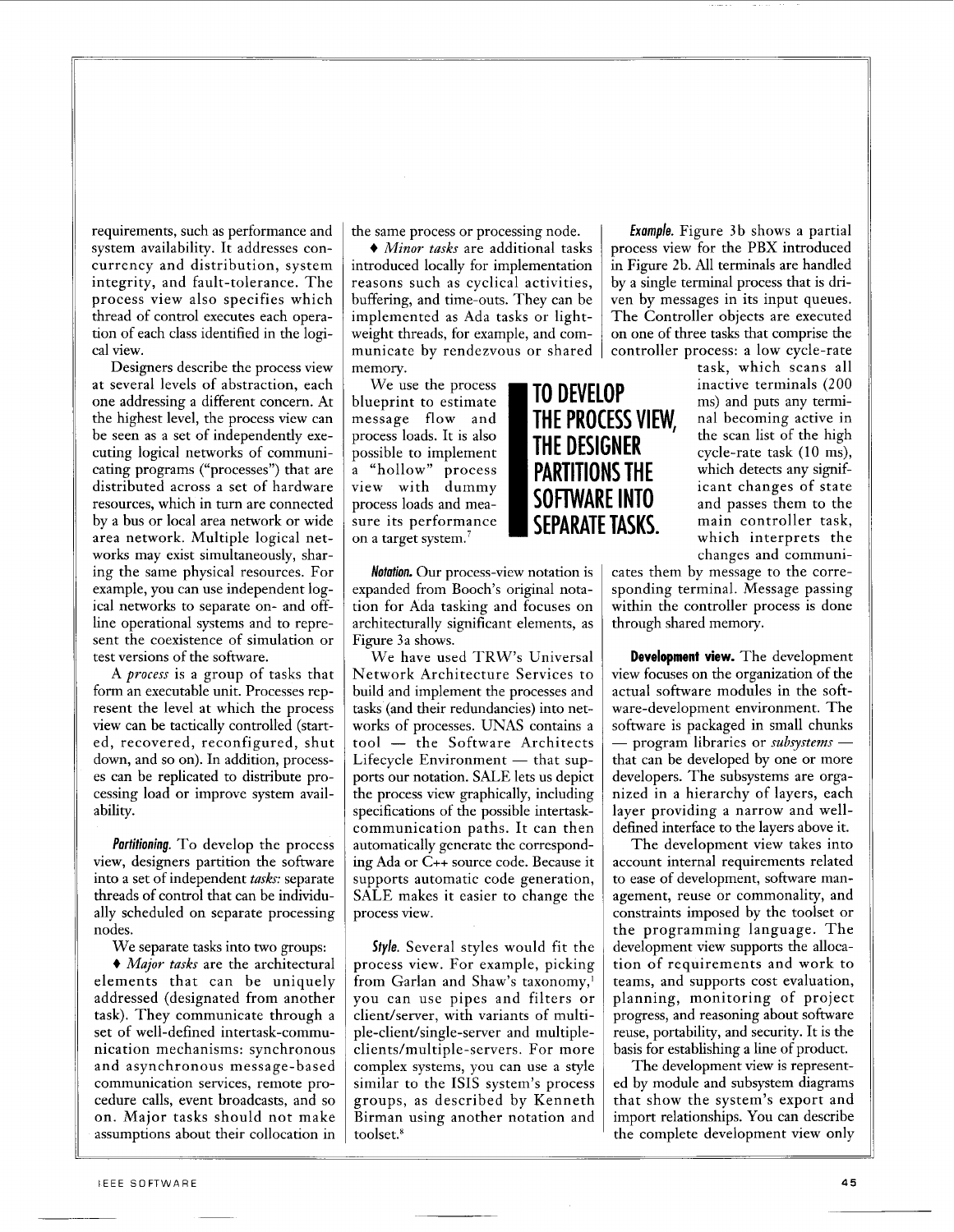

Figure 4. Notation for a development blueprint.



Figure 5. The five layers of Hughes' Air Traffic System.

after you have identified all the software elements. However, you can list the rules that govern the development view - partitioning, grouping, and visibility — before you know every element.

Notation. As Figure 4 shows, we again use a variation of the Booch notation, limited to architecturally significant items. Rational's Apex development environment supports the definition and implementation of the development view, the layering strategy described above, and design-rule enforcement. Rational Rose can draw the development blueprints for Ada and C++ at the module and subsystem level, in forward engineering, and by reverse engineering from the development source code.

Style. We recommend you define four to six layers of subsystems in the development view. One design rule we follow here is that a subsystem can only depend on subsystems in the same or lower layers. This minimizes the development of very complex networks of dependencies between modules in favor of a simpler, layer-by-layer release strategy.

Examples. As Figure 5 shows, the Hughes Air Traffic System has five development layers.<sup>6</sup> Layers 1 and 2 utilities and support mechanisms constitute a domain-independent, distributed infrastructure that is common across the line of products. These layers shield the application from variations in hardware platforms, operating systems, or off-the-shelf products such as database-management systems. To this infrastructure, layer 3 adds an airtraffic control framework to form a domain-specific software architecture. Laver 4 adds a palette of functionality, and layer 5 contains most of the user interface and the interfaces to external systems. This top layer is customerand product-dependent. Spread across the five layers are some 72 subsystems, each containing from 10 to 50 modules. We represent these subsystems on additional, more detailed blueprints.

Physical view. The physical view takes into account the system's non-



Figure 6. (A) Notation for a physical blueprint;  $(B)$  a PBX physical blueprint.

NOVEMBER 1995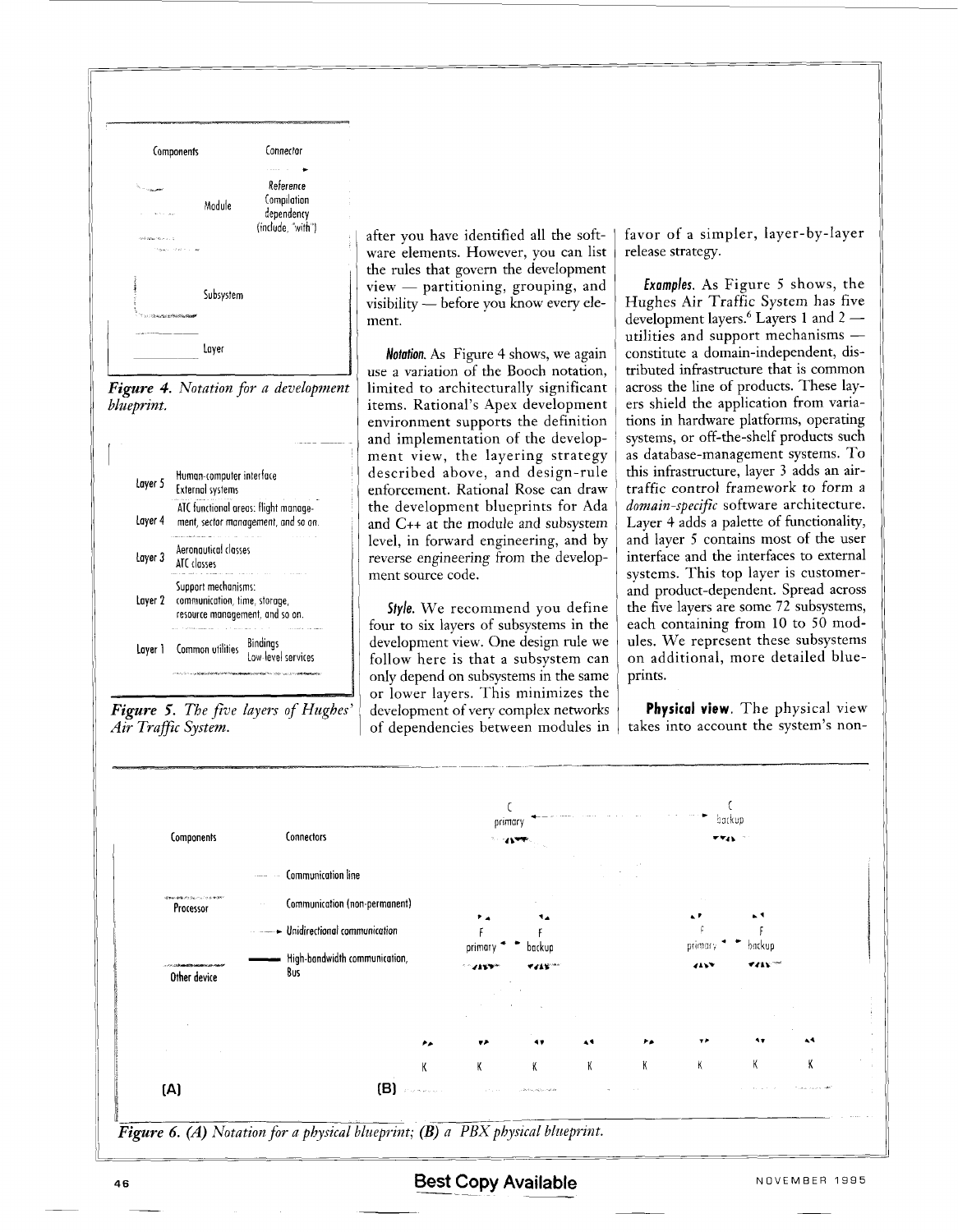functional requirements such as system availability, reliability (fault-tolerance), performance (throughput), and scalability. The software executes on a network of computers (the processing nodes). The various elements identified in the logical, process, and development views - networks, processes, tasks, and objects - must be mapped onto the various nodes. Several different physical configurations will be used - some for development and testing, others for system deployment at various sites or for different customers. The mapping of the software to the nodes must therefore be highly flexible and have a minimal impact on the source code itself.

**Notation.** Because physical blueprints can become very messy in large systems, we organize them in several forms, with or without the mapping from the process view, as Figures 6 and 7 show.

UNAS provides us with a data-driven means of mapping the process view onto the physical view. This lets us make many changes to the mapping without modifying the source code.

Figure 6b shows a possible hardware configuration for a large PBX; Figures 7a and 7b show mappings of the process view on two different physical views, a small and a large PBX.

Scenarios. We use a small subset of important scenarios — instances of use cases - to show that the elements of the four views work together seamlessly. For each scenario, we describe the corresponding *scripts* (sequences of interactions between objects and between processes) as described by Ken Rubin and Adele Goldberg.<sup>9</sup> The scenarios are in some sense an abstraction of the most important requirements. Their design is expressed using object-scenario and object-interaction diagrams.<sup>5</sup>

This view is redundant with the other ones (hence the "+1"), but it plays two critical roles:

 $\bullet$  it acts as a driver to help design-



**Figure 7.** (A) A small PBX physical view with process allocation; (B) a physical blueprint for a larger PBX;  $\tilde{C}$ ,  $\tilde{F}$ , and  $K$  are three types of computers that have different capacities and support three different executables.

ers discover architectural elements during the architecture design, and

♦ it validates and illustrates the architecture design, both on paper and as the starting point for the tests of an architectural prototype.

Notation. The scenario notation is very similar to that used for the logical view, except that it uses the connectors from the process view to indicate object interactions. As for the logical view, we manage object-scenario diagrams using Rational Rose. Figure 8 shows a fragment of a scenario for the small PBX. The corresponding script reads:

1. The controller of Joe's phone detects and validates the transition from on-hook to off-hook and sends a message to wake the corresponding terminal object.

2. The terminal allocates some resources and tells the controller to emit a dial tone.

3. The controller receives digits and transmits them to the terminal.

4. The terminal uses the numbering plan to analyze the digit flow.

5. When a valid sequence of digits has been entered, the terminal opens a conversation.

## **CORRESPONDENCE AMONG VIEWS**

The various views are not fully independent. Elements of one view are connected to elements in other views, following certain design rules and heuristics.

From logical view to process view.  $We$ identify several important characteristics of the logical view classes: autonomy, persistence, subordination and distribution.

Autonomy identifies whether objects are active, passive, or protected. An active object invokes other objects' operations or its own operations, and has full control over other objects invoking its operations. A *passive* object never spontaneously invokes any operations, and has no control over other objects invoking its operations. A protected object never invokes spontaneously any operations but arbitrates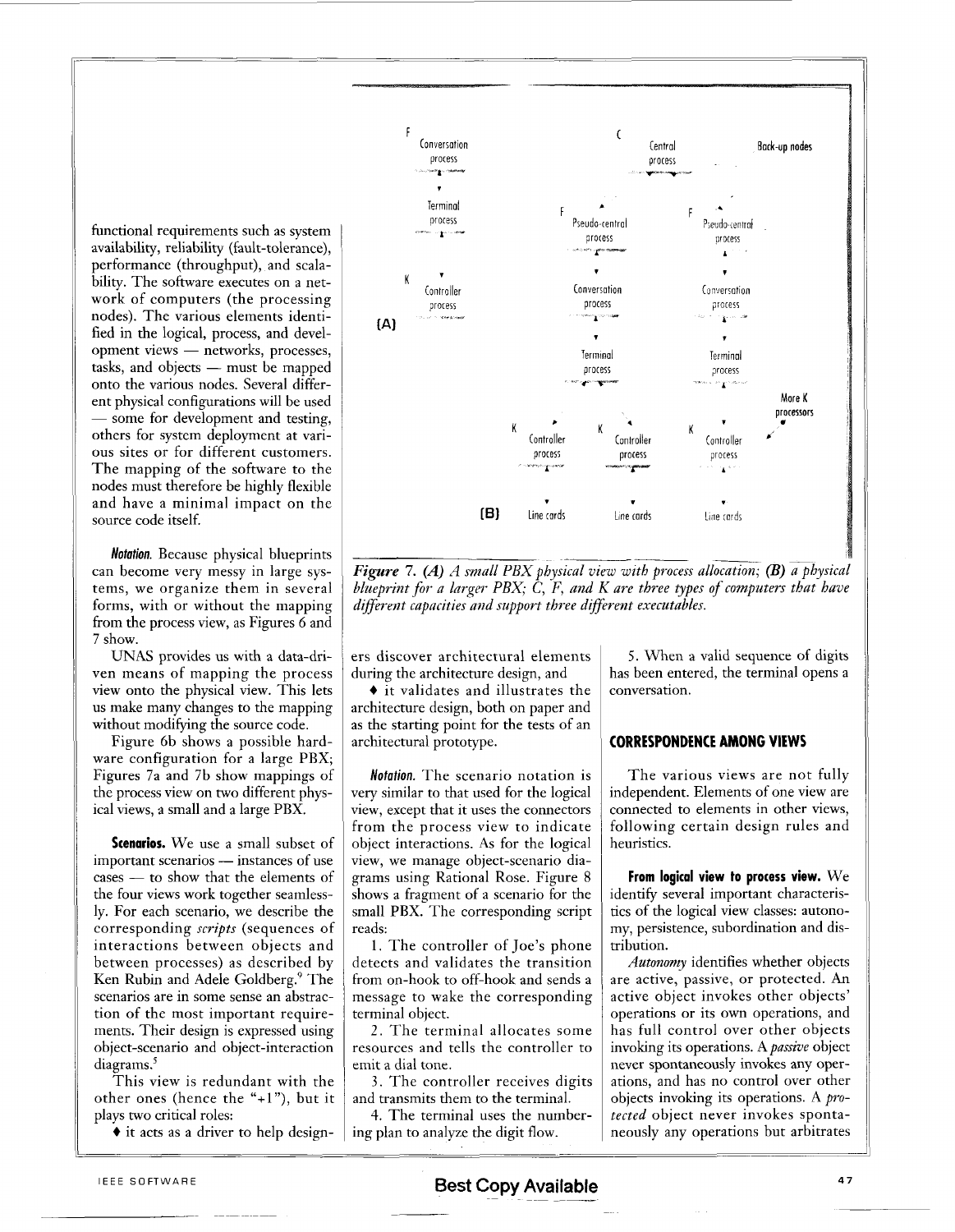<span id="page-6-0"></span>

*Figure 8. A scenario example fiom a local-call selection phase.*  $\parallel$   $\parallel$ 

the invocation of its own operations.

*Persistence* identifies whether objects are transient or permanent. Do they survive the failure of a process or processor? *Subordination* determines if the existence or persistence of an object depends upon another object. *Distribution* determines if the object's state or operations are accessible from many nodes in the physical view and from several processes in the process view.

In the logical view of the architecture, we could consider each object as active and potentially concurrent; that is, behaving in parallel with other objects and paying no more attention to the exact degree of concurrency than it needs to achieve this effect. Hence the logical view takes into account only the requirements' functional aspects.

However, when we define the process view, it is not practical to implement each object with its own thread of control (such as its own Unix process or Ada task) because of the huge overhead this imposes. More over, if objects are concurrent, there must be some form of arbitration for invoking their operations.

On the other hand, multiple threads of control are needed to

+ react rapidly to certain classes of external stimuli, including time-related events;

+ take advantage of multiple CPUs in a node or multiple nodes in a distributed system;

+ increase CPU utilization by allocating CPUs to other activities when a thread of control is suspended during another activity (such as access to some external device or access to some other active object);

 $\bullet$  prioritize activities (and thus potentially improve responsiveness);

+ support system scalability (by hav-

ing additional processes sharing the load);

+ separate concerns between different areas of the software; and

+ achieve a higher system availability (with backup processes).

*Determining concurrency.* We use two strategies simultaneously to determine the "right" amount of concurrency and define the set of necessary processes. Keeping in mind the set of potential physical target views, we can proceed either from the inside out or the outside in.

+ *Inside out.* Starting from the logical view, we define agent tasks that multiplex a single thread of control across multiple active objects of a given class. We execute subordinate objects on the same agent as their parent. Classes that must be executed in mutual exclusion, or that require a minimal amount of processing share a single agent. This clustering proceeds until we have reduced the processes to a small number that still allows distribution and use of the physical resources.

+ *Outside in.* Starting with the physical view, we identify external stimuli (requests) to the system, and then define client processes to handle the stimuli and server processes that provide (rather than initiate) services. We use the problem's data integrity and serialization constraints to define the right set of servers and allocate objects to the client and servers agents. We then identify which objects must be distributed.

The result is a mapping of classes (and their objects) onto a set of tasks and processes of the process view. Typically, there is an *agent task* for an active class, with some variations, such as several agents for a given class to increase throughput or several classes

mapped onto a single agent either to assure sequential execution or because the class operations are infrequently invoked.

Finally, this is not a linear, deterministic process leading to an optimal process view; it requires a few iterations to reach an acceptable compromise. There are numerous other ways to proceed. $8,10$ 

*Exumple.* The exact method used to construct the mapping is complex. However, a brief example from a hypothetical air-traffic control system can illustrate it. [Figure 9](#page-7-0) shows how a small set of classes from the system can be mapped onto processes.

The *flight class* is mapped onto a set of *flight agents* that must quickly process many flights and spread the load across multiple CPUs while contending with large numbers of external stimuli. The persistence and distribution aspects of the flight processing are deferred to a *flight serve?',* which is duplicated to assure system availability. *Flight profile* or *flight clearance* is always subordinate to a flight, and although there are complex classes, they share the processes of the flight class. Flights are distributed to several other processes, notably for display and external interfaces.

A *sectorization class* establishes a partitioning of airspace to assign controller jurisdiction over flights. Because of its integrity constraints, this class must be handled by a single agent, but it can share the server process with the flight, as updates are infrequent. Locations, airspace, and other static aeronautical information are protected objects, shared among several classes. These are rarely updated and mapped on their own server and distributed to other processes.

**From logical view to development view.** A class is usually implemented as a module, and large classes are decomposed into multiple packages. Collections of closely related classes - class categories - are grouped into subsystems.

**Best Copy Available** NOVEMBER 1995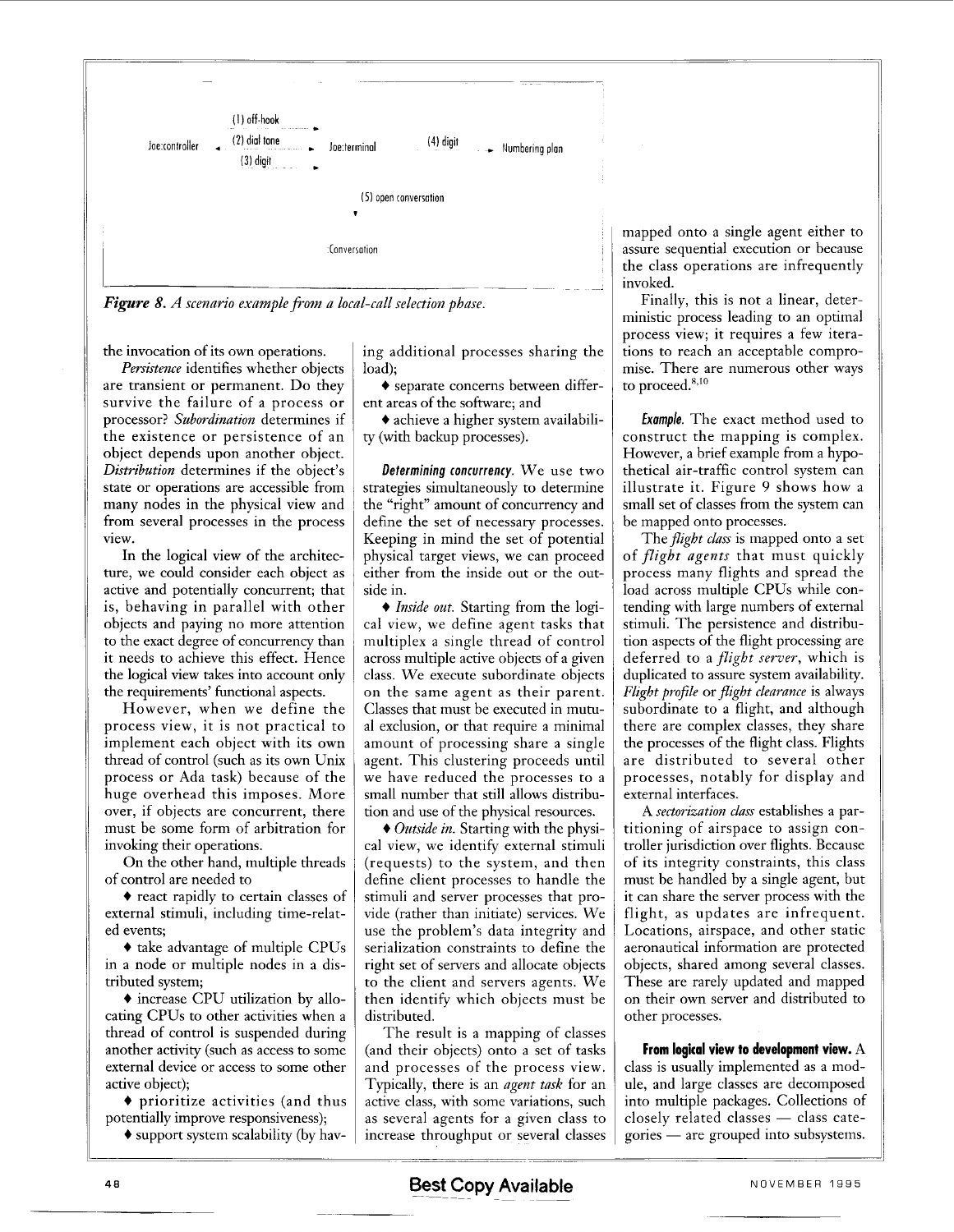<span id="page-7-0"></span>To define subsystems, we must consid- ' er additional constraints, such as team organization, expected magnitude of code (typically 5,000 to 20,000 lines of code per subsystem), degree of expected reuse and commonality, as well as strict layering principles (visibility issues), release policy, and configuration management. Thus, we usually end up with a view that does not have a one-to-one correspondence with the logical view.

**General issues.** The logical and development views are very close, but address very different concerns. We have found that the larger the project, the greater the distance between these views. This also holds for the process and physical views. For example, comparing Figure 2c with Figure *5,* there is no one-to-one mapping from the class categories to the layers. The External Interface/Gateway category is spread across several layers: communications protocols are in subsystems in or below layer 1, general gateway mechanisms are in subsystems in layer *2,* and the actual specific gateways are in layer *5*  subsystems.

Processes and process groups are mapped onto the available physical hardware in various configurations for testing or deployment. Birman describes some very elaborate schemes for this mapping in the ISIS project.<sup>8</sup>

In terms of which classes are used, scenarios relate mainly to the logical view, or to the process view when interactions between objects involve more than one thread of control.

#### **ITERATIVE PROCESS**

Bernard Witt and his colleagues describe four phases for architectural Bernard Witt and his colleagues<br>describe four phases for architectural<br>design — sketching, organizing, specidesign — sketching, organizing, speci-<br>fying, and optimizing — and subdivide them into  $12$  steps.<sup>10</sup> Although they do indicate that some backtracking may be needed, we think their approach is too linear for ambitious or unprecedented projects, because too little is



*Figure 9. Mapping from the (A) logical to the (B) process view.* 

known at the end of the phases to validate the architecture. We advocate a more iterative development, in which the architecture is actually prototyped, tested, measured, and analyzed, and then refined in subsequent iterations.

Our approach not only mitigates the risks associated with the architecture, it also helps build teams and improves training, architecture familiarity, tool acquisition, the initial runin period for procedures and tools, and so on. (This holds for evolutionary, rather than throwaway prototypes.) An iterative approach also helps you refine and better understand the requirements.

**Scenario-driven approach.** Scenarios capture the system's critical functional-**Scenario-driven approach.** Scenarios<br>capture the system's critical functional-<br>ity — functions that are the most important, are used most frequently, or present significant technical risk.

To begin, select a few scenarios on the basis of risk and criticality. You may synthesize a scenario by abstracting several user requirements. Then ELEE SOFTWARE **BEST COPY Available BEST COPY Available ELECE SOFTWARE** 

create a strawman architecture and script the scenarios, identifying major abstractions (such as classes, mechanisms, processes, subsystems)<sup>9</sup> and decomposing them into sequences of pairs (object, operation).

Next, organize the architectural elements into the four views, implement the architecture, test it, and measure it. This analysis helps you detect flaws or potential enhancements. Finally, capture lessons learned.

Begin the next iteration by reassessing the risks, extending the scenarios to consider, and selecting a few additional scenarios on the basis of risk or extending architecture coverage. Then try to script those scenarios in the preliminary architecture and discover try to script those scenarios in the pre-<br>liminary architecture and discover<br>additional architectural elements — or additional architectural elements — or<br>significant architectural changes that must occur to accommodate these scenarios. Update the four views and revise the existing scenarios on the basis of these changes. Next, upgrade the implementation (the architectural